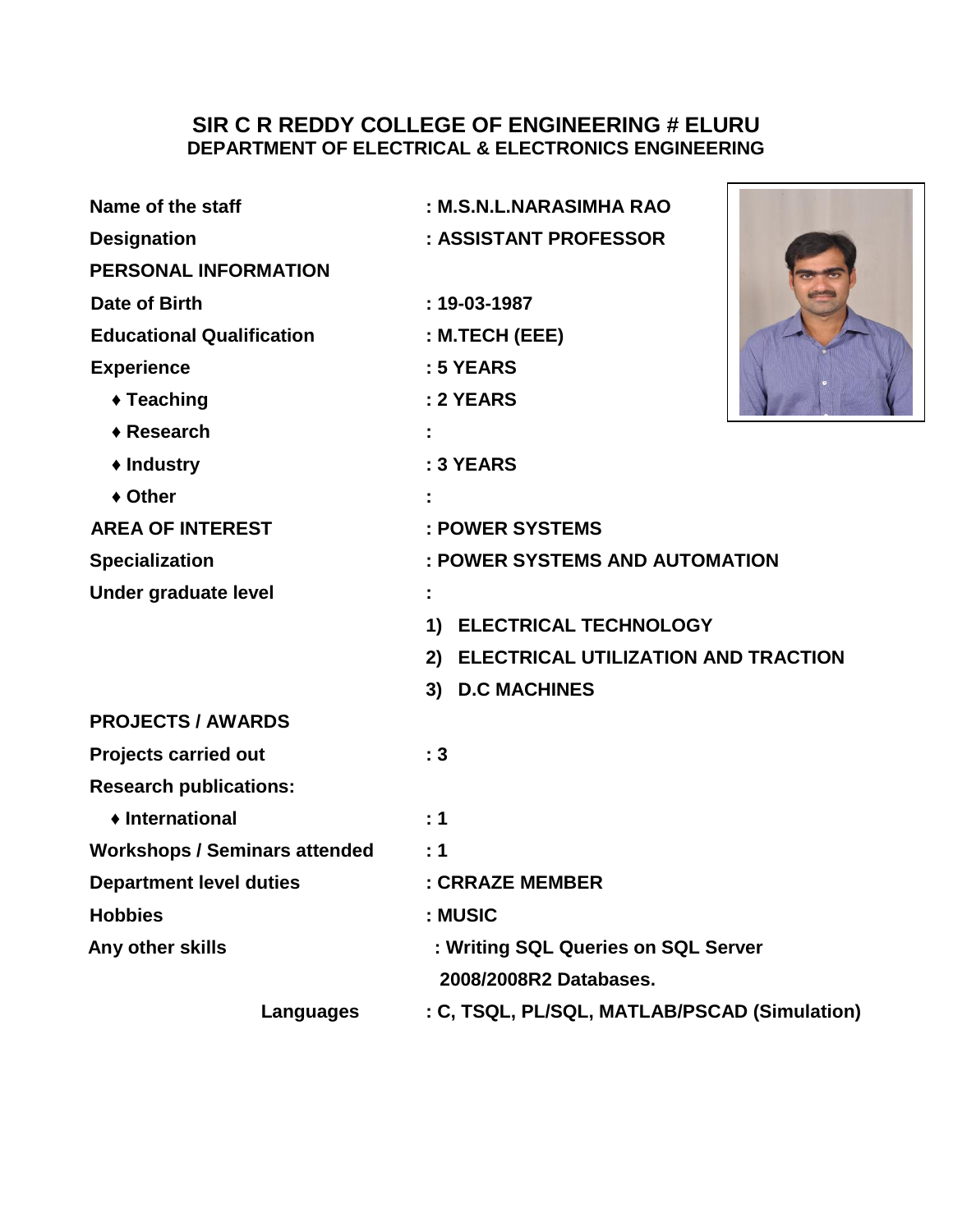#### **WORK EXPERIENCE:**

**Company: FIRST OBJECT Inc., Vijayawada Duration: April 2014 – May 2016 Role: IT Sales and Recruiter**

### **Responsibilities:**

- Checking and studying every part of resume we are going to market.
- Posting and updating the resumes in the job portals on daily basis.
- Searching for the matching requirements in portals, internet and with our vendors.
- Submitting to the best matching requirement and try to get interviews for our consultants.
- Making the preliminary paper work to prohibit the H1B transfers.
- Trying to get the best rates for the consultants.
- Discussing the interview schedules with the consultants and will be in touch with vendors or clients we work with and placing the consultants in best projects.

### **Company: ANBLICKS, Hyderabad Duration: April 2012 – Jan 2013 Role: Jr. SQL Server Developer**

## **Responsibilities:**

• Developing **Database Maintenance Plans** for the Performance of SQL Server 2012, which covers Database Integrity Checks, Update Database Statistics and Re-indexing.

• Created Database and tables on different environments like PL-SQL and **Triggers** to enforce data and **referential integrity** and various ad-hoc SQL queries for customer reports, executive management reports and types of report types like tables, matrix, sub reports etc.

• Worked on SQL coding like JOINS, Functions and on Complex queries, understanding the logic and modified accordingly.